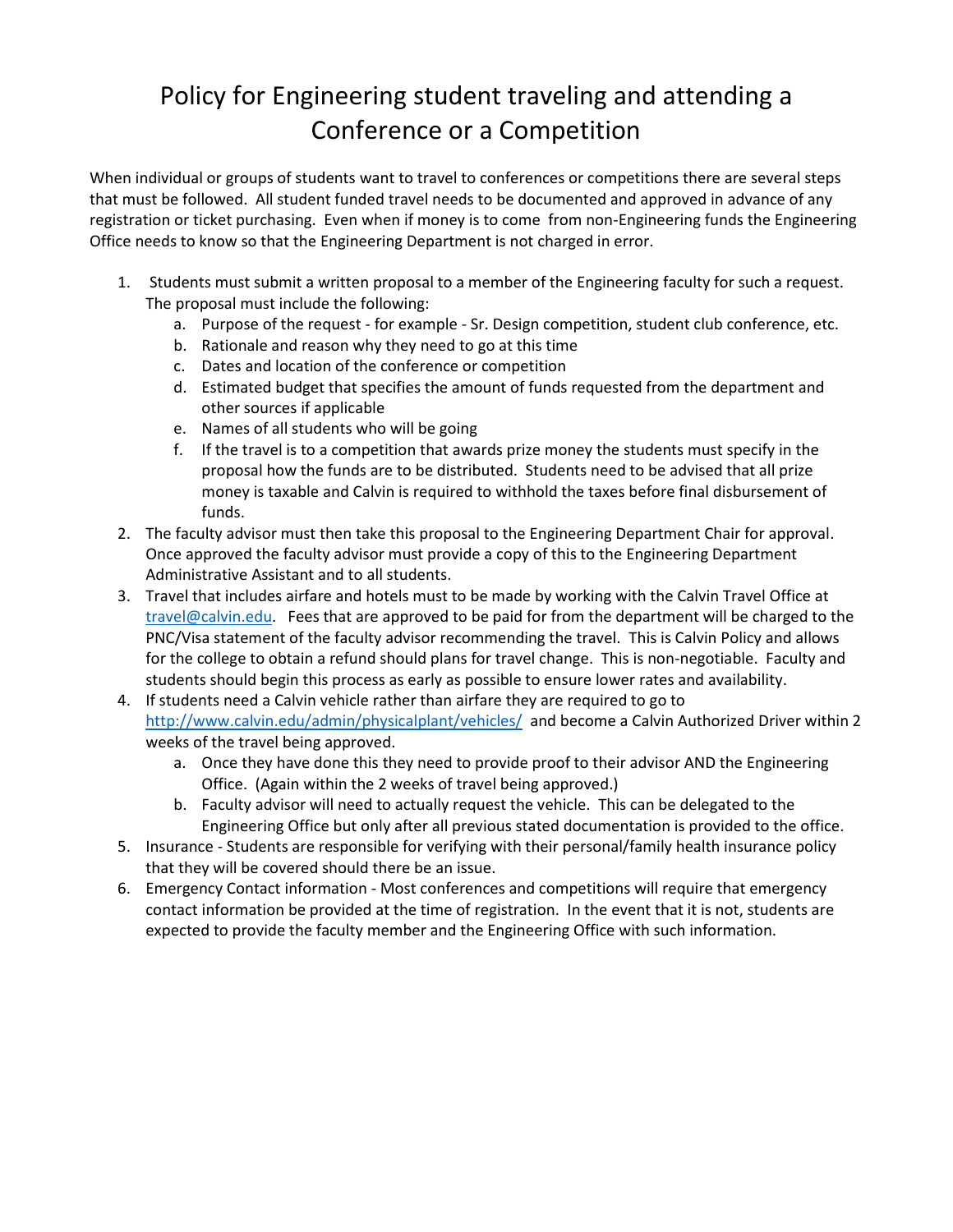## **Engineering Student Travel Request Form**

Name of student(s) requesting travel funds: Date: \_\_\_\_\_\_\_\_\_\_\_\_\_\_\_\_\_\_\_\_\_\_\_\_\_\_\_\_\_\_

| the contract of the contract of the contract of the contract of the contract of the contract of the contract of |  |
|-----------------------------------------------------------------------------------------------------------------|--|
|                                                                                                                 |  |
|                                                                                                                 |  |
|                                                                                                                 |  |
|                                                                                                                 |  |
|                                                                                                                 |  |
|                                                                                                                 |  |

Engineering Faculty Advisor who supports this travel: \_\_\_\_\_\_\_\_\_\_\_\_\_\_\_\_\_\_\_\_\_\_\_\_\_\_\_

**What is the purpose of this request? How will it benefit you and Calvin Engineering? Be sure to include if this is for Sr. Design team, a student club conference or other.**

\_\_\_\_\_\_\_\_\_\_\_\_\_\_\_\_\_\_\_\_\_\_\_\_\_\_\_\_\_\_\_\_\_\_\_\_\_\_\_\_\_\_\_\_\_\_\_\_\_\_\_\_\_\_\_\_\_\_\_\_\_\_\_\_\_\_\_\_\_\_\_\_\_\_\_\_\_\_\_\_\_\_\_\_

\_\_\_\_\_\_\_\_\_\_\_\_\_\_\_\_\_\_\_\_\_\_\_\_\_\_\_\_\_\_\_\_\_\_\_\_\_\_\_\_\_\_\_\_\_\_\_\_\_\_\_\_\_\_\_\_\_\_\_\_\_\_\_\_\_\_\_\_\_\_\_\_\_\_\_\_\_\_\_\_\_\_\_\_

\_\_\_\_\_\_\_\_\_\_\_\_\_\_\_\_\_\_\_\_\_\_\_\_\_\_\_\_\_\_\_\_\_\_\_\_\_\_\_\_\_\_\_\_\_\_\_\_\_\_\_\_\_\_\_\_\_\_\_\_\_\_\_\_\_\_\_\_\_\_\_\_\_\_\_\_\_\_\_\_\_\_\_\_ \_\_\_\_\_\_\_\_\_\_\_\_\_\_\_\_\_\_\_\_\_\_\_\_\_\_\_\_\_\_\_\_\_\_\_\_\_\_\_\_\_\_\_\_\_\_\_\_\_\_\_\_\_\_\_\_\_\_\_\_\_\_\_\_\_\_\_\_\_\_\_\_\_\_\_\_\_\_\_\_\_\_\_\_ \_\_\_\_\_\_\_\_\_\_\_\_\_\_\_\_\_\_\_\_\_\_\_\_\_\_\_\_\_\_\_\_\_\_\_\_\_\_\_\_\_\_\_\_\_\_\_\_\_\_\_\_\_\_\_\_\_\_\_\_\_\_\_\_\_\_\_\_\_\_\_\_\_\_\_\_\_\_\_\_\_\_\_\_ Dates of Travel \_\_\_\_\_\_\_\_\_\_\_\_\_\_\_\_\_\_\_\_\_\_\_\_\_\_\_\_\_\_\_\_\_ Name of Conference or Competition? \_\_\_\_\_\_\_\_\_\_\_\_\_\_\_\_\_\_\_\_\_\_\_\_\_\_\_\_\_\_\_\_\_\_\_\_\_\_\_\_\_\_\_\_\_\_ Location \_\_\_\_\_\_\_\_\_\_\_\_\_\_\_\_\_\_\_\_\_\_\_\_\_\_\_\_\_\_\_\_\_\_\_\_\_\_\_\_\_\_\_\_\_\_\_\_\_\_\_\_\_\_\_\_\_\_\_\_\_\_\_\_\_\_\_\_\_\_\_

Have Calvin Engineering students attending this before? \_\_\_\_\_\_\_\_\_\_\_\_\_\_\_\_\_\_\_\_\_\_\_\_

What are you specifically requesting the Engineering Department to pay for? Put an X under either YES or NO for every line and provide an estimate for each line item as well.

|                                 | <b>YES</b> | <b>NO</b> | <b>Estimated Cost</b> |
|---------------------------------|------------|-----------|-----------------------|
| Hotel                           |            |           |                       |
| Airfare                         |            |           |                       |
| Calvin Vehicle and Gas          |            |           |                       |
| Conference/Registration         |            |           |                       |
| Fees                            |            |           |                       |
| Meals                           |            |           |                       |
| Other: List below               |            |           |                       |
|                                 |            |           |                       |
|                                 |            |           |                       |
| <b>Total Estimated Expenses</b> |            |           |                       |

Does this travel include the possibility of prize money being awarded to the students attending? Yes NO (Circle one) If Yes - How do you want the award distributed? Check only one box.

| Please put the funds back to fund where travel was taken out or in a fund for other<br>students groups to use for travel.                                  |
|------------------------------------------------------------------------------------------------------------------------------------------------------------|
| We want the prize money distributed evenly among all who attend. *                                                                                         |
| We want the prize money distributed based on individual competitions. (If you choose<br>this option you must attach a paper with the specific breakdown. * |
| Other - Provide written explanation below.                                                                                                                 |